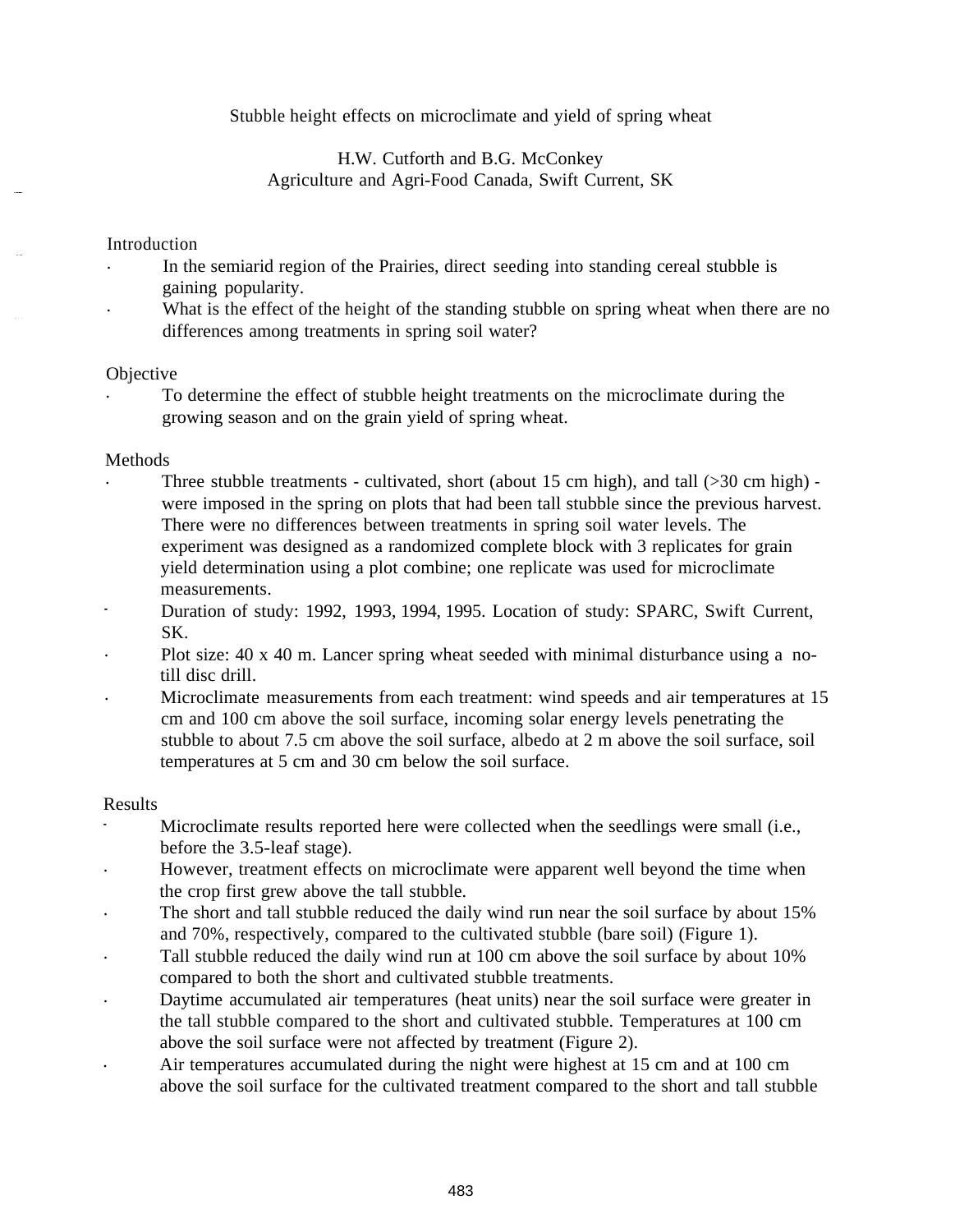treatments

- . Tall stubble reduced solar radiation measured approximately 7.5 cm above the soil surface by 10% compared to the short and cultivated treatments (Figure 3).
- . Short and tall stubble treatments increased albedo by about 25% compared to the
- cultivated treatment (Figure 3).<br>Soil temperatures accumulated throughout the entire day (soil heat units) were greater at 5 cm and at 30 cm below the soil surface for the cultivated treatment compared to the short and tall stubble treatments (Figure 4).
- . Averaged across years, seeding wheat into tall stubble increased grain yield by about 12% compared to wheat seeded into cultivated stubble (bare soil) (Figure 5).

# Conclusions

- . Standing stubble changes the microclimate in which wheat seedlings grow. The changes were dependent upon the height of the stubble.
- . Standing stubble increases the grain yield of wheat. There was a tendency for grain yield to increase as stubble height increased.
- **Example 1** Because there were no differences among treatments in spring soil water levels at seeding, nor in the amount of rain received during the growing season, treatment differences in grain yield were a direct result of the effects of stubble height on microclimate.
- . Compared to cultivated stubble, we suggest standing stubble reduces potential evaporation by reducing solar radiation and wind speeds near the soil surface; the differences would be more pronounced in the earlier growth stages.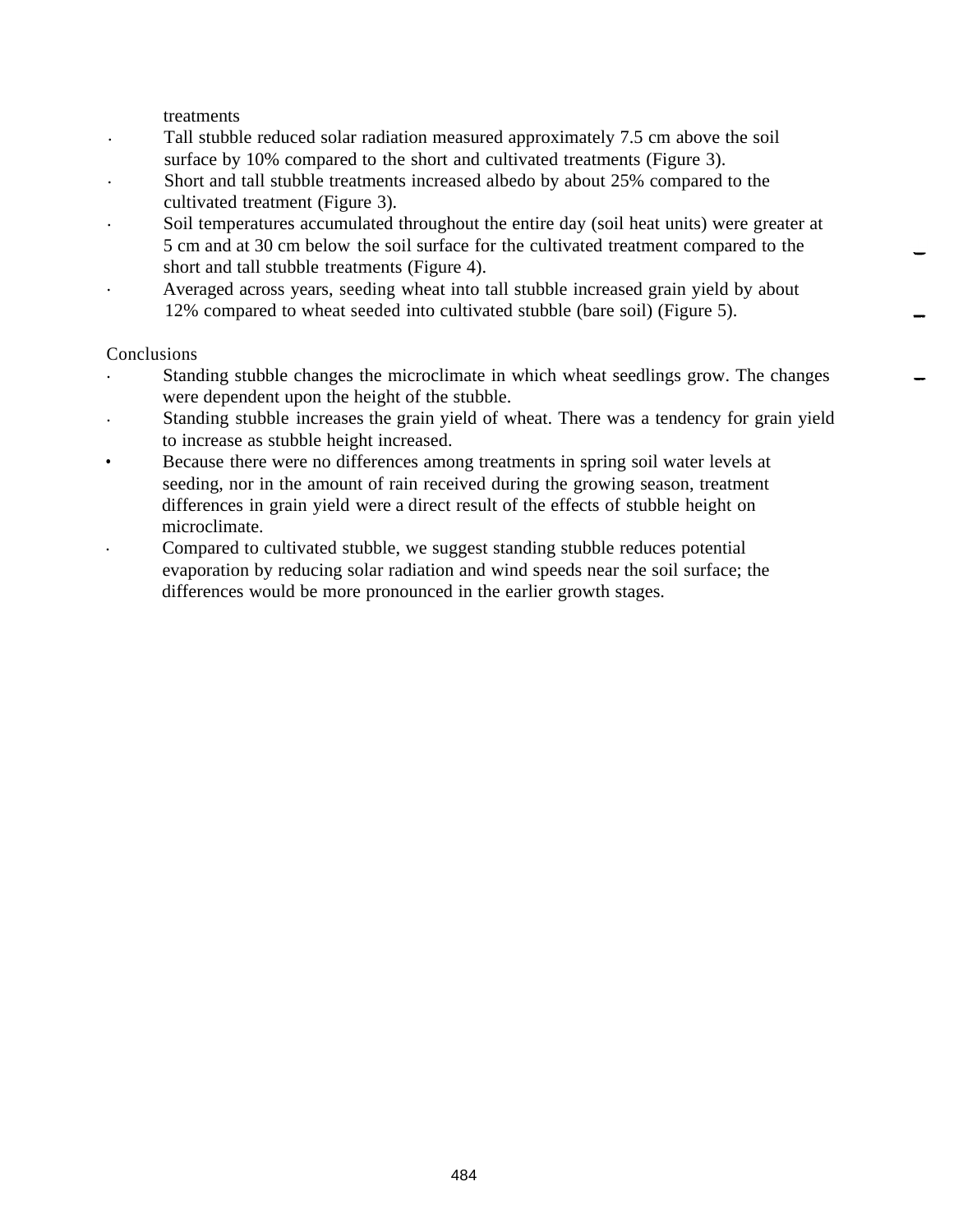

Figure 1: Hourly wind speeds 15 cm (a) and 100 cm (b) above the soil surface for cultivated and tall stubble treatments before the 3.5-leaf stage for Julian days 157 through 161 (June 5 through June 9) in 1992.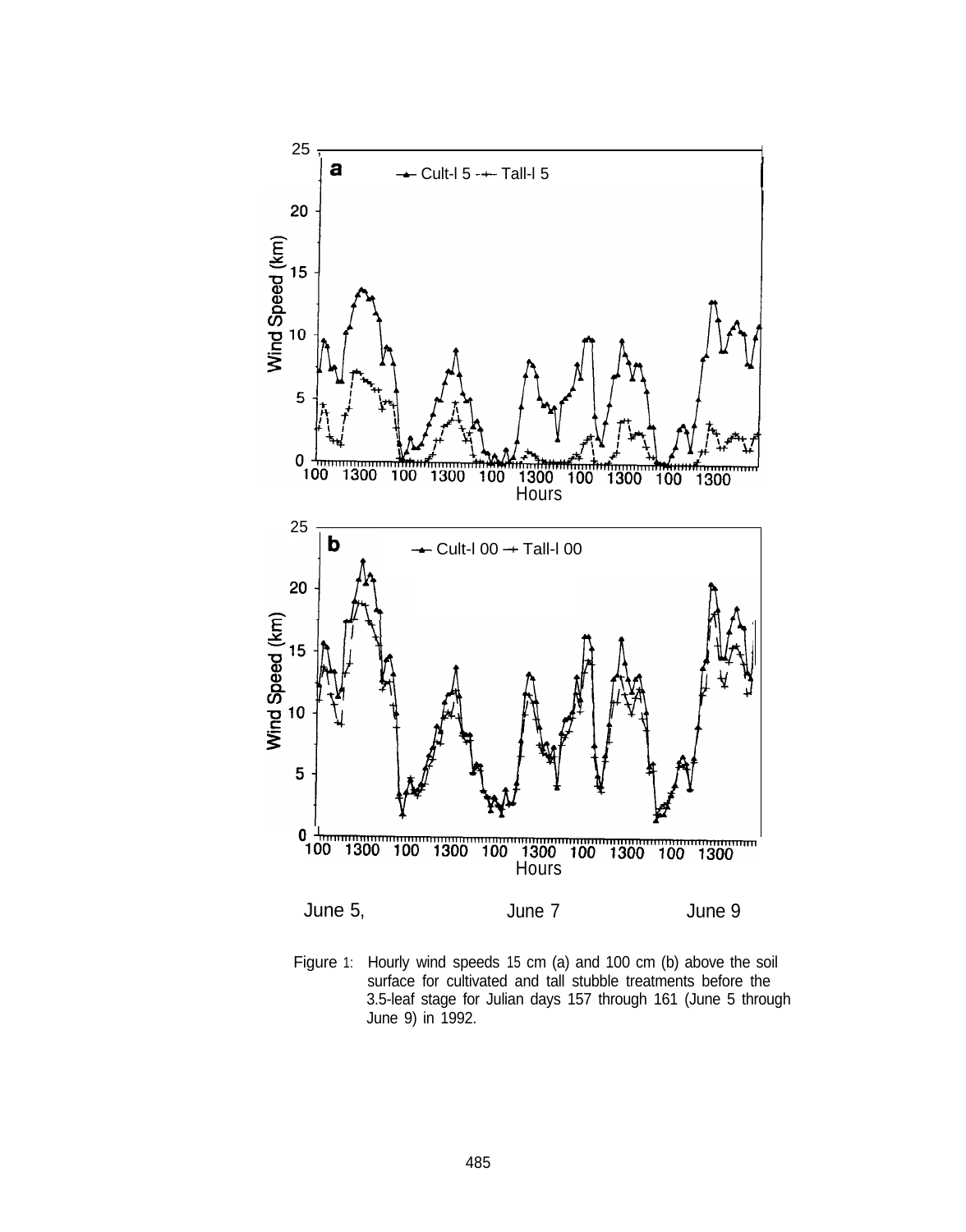

Figure 2: Hourly air temperatures 15 cm (a) and 100 cm (b) above the soil surface for cultivated and tall stubble treatments before the 3.5-leaf stage for Julian days 157 through 161 (June 5 through June 9) in 1992.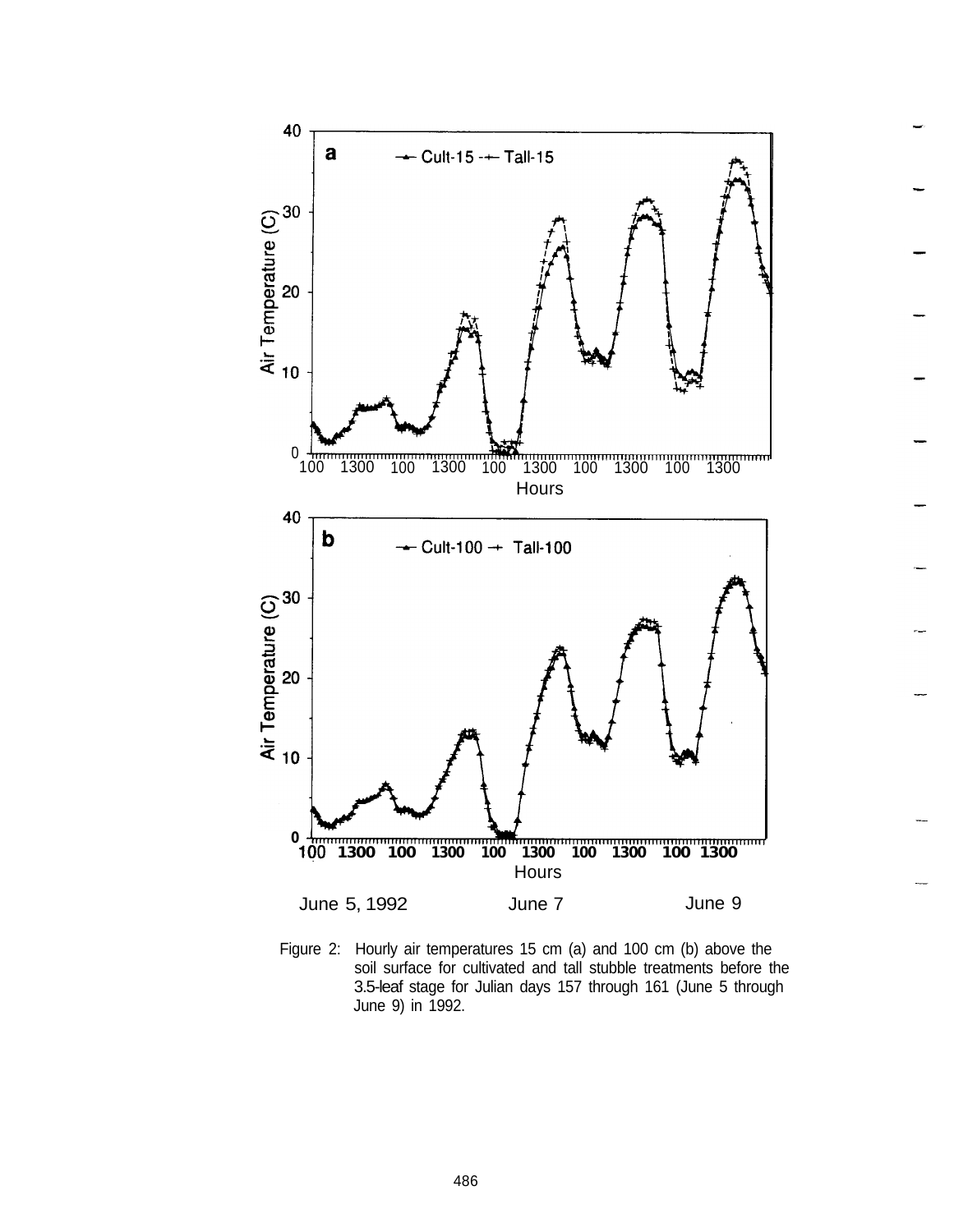

Figure 3: Hourly incoming solar radiation measured about 7.5 cm above the soil surface for cultivated (Rc) and tall stubble (Rt) treatments, and hourly albedo for cultivated (Ac) and short stubble (As) treatments before the 3.5leaf stage for Julian days 157 through 161 (June 5 through June 9) in 1992.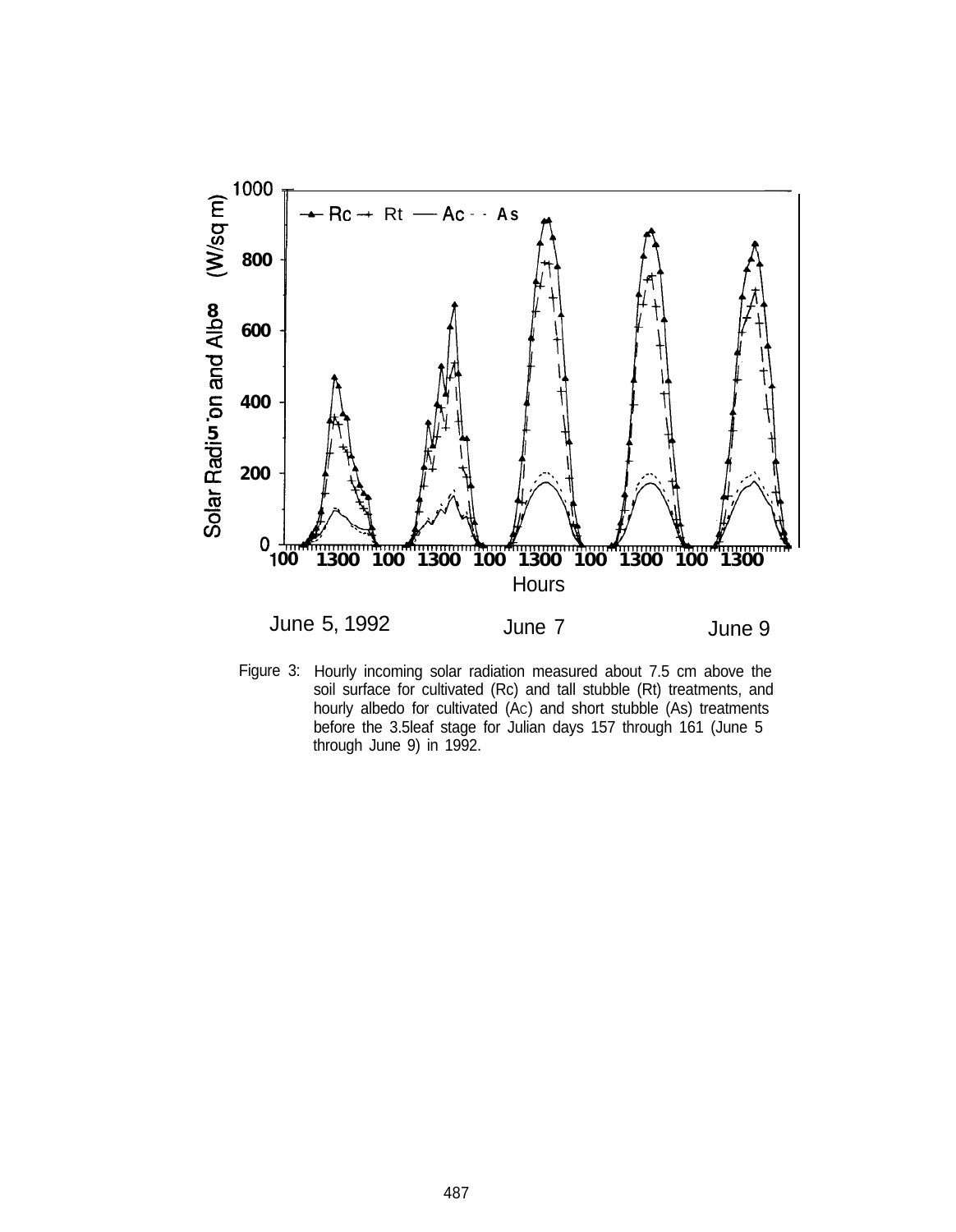

Figure 4: Hourly soil temperatures 5 cm and 30 cm below the soil surface for cultivated and tall stubble treatments before the 3.5-leaf stage for Julian days 157 through 161 (June 5 through June 9) in 1992.